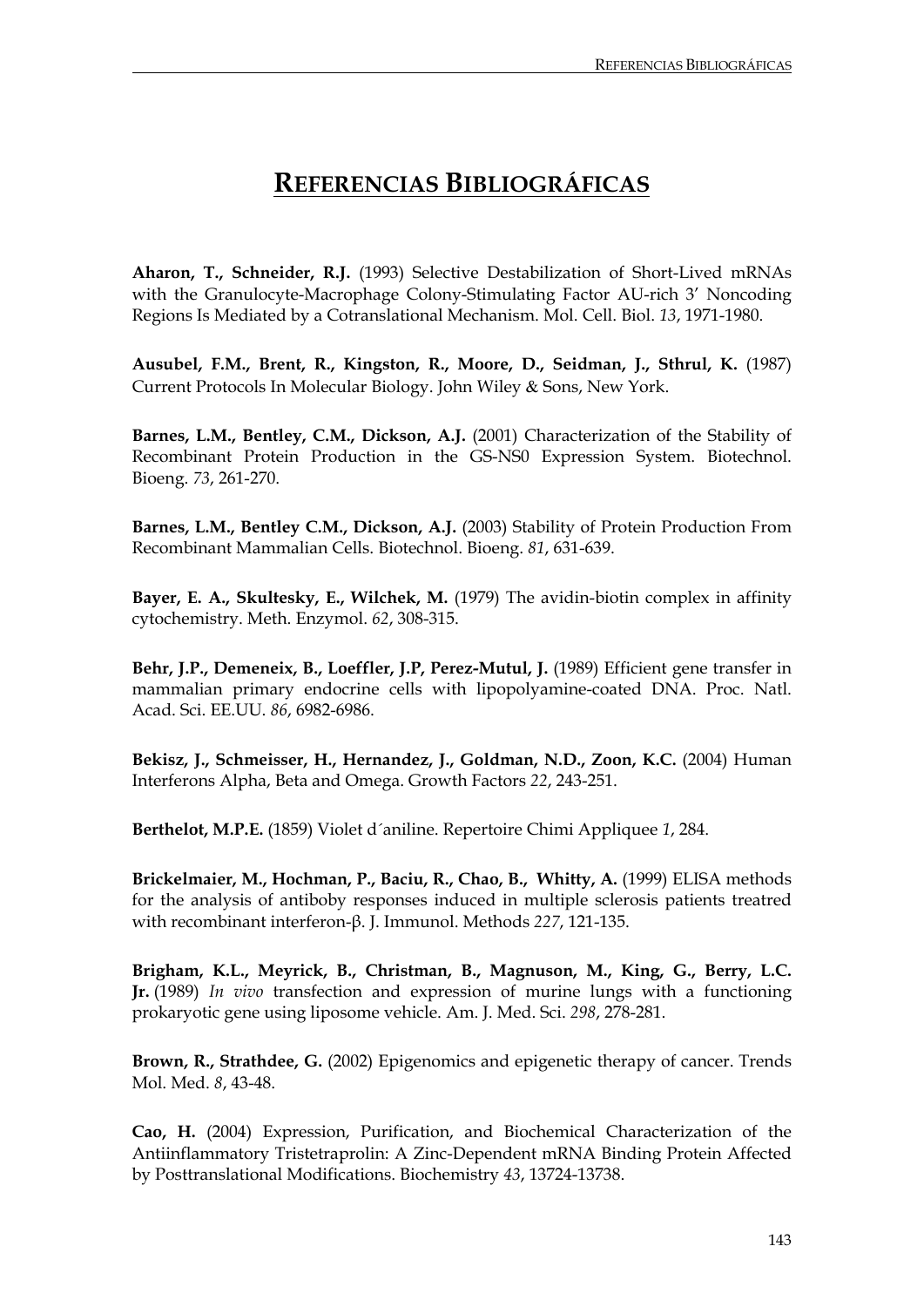**Capstick, P.B., Telling, R.C., Chapman, W.G., Stewart, D.L.** (1962) Growth of a cloned strain of hamster kidney cells in suspended cultures and their susceptibility to the virus of foot and mouth disease. Nature *195*: 1163-1164.

**Chen, C.-Y.A., Shyu, A.-B.** (1995) AU-rich elements: characterization and importance in mRNA degradation. Trends Biochem. Sci. *20*, 465-470.

**Chen, C.-Y.A., Gherzi, R., Ong, S.-E., Chan, E.L., Raijmakers, R., Pruijn, G.J.M., Stoecklin, G., Moroni, C., Mann, M., Karin, M.** (2001) AU Binding Proteins Recruit the Exoxome to Degrade ARE-Containing mRNAs. Cell. *107*, 451-464.

**Chesnoy, S., Huang, L.** (2000) Structure and function of lipid-DNA complex for gene delivery. Annu. Rev. Biophys. Biomol. Struct. *29*, 27-47.

**Chung, B. S., Jeong, Y. T., Chang, K. H., Kim, J. S., Kim, J. H.** (2001) Effect of sodium butyrate on glycosylation of recombinant erythropoietin. J. Microbiol. Biotechnol. *11*, 1087–1092.

**Cockett , M.I., Bebbington, C.R., Yarranton, G.T.** (1990) The use of engineered E1a genes to transactivate the hCMV-MIE promoter in permanent CHO cell lines. Nucleic Acids Res. *19*, 319-325.

**Cohen, S.N., Chang, A.C.Y, Hsu, L.** (1972) Nonchromosomal antibiotic resistance in bacteria: genetic transformation of *Escherichia coli* by R-factor DNA. Proc. Natl. Acad. Sci. EE.UU. *69*, 2110-2114.

**Colby, C.B., Inoue, M., Thompson, M., Tan, Y.H.** (1984) Immunological differentiation between E. coli and CHO cell-derived recombinant and natural human beta-interferon. J. Immunol. *133*, 3091-3095.

**Coonrod, A., Li, F.Q., Horwitz, M.** (1997) On the mechanism of DNA transfection: efficient gene transfer without virases. Gene Ther. *4*, 1313-1321.

**D'Anna, J.A., Tobey, R.A., Gurley, L.R.** (1980) Concentration-Dependent Effects of Sodium Butyrate in Chinese Hamster Cells: Cell-Cycle Progression, Inner-Histone Acetylation, Histone H1 Dephosphorylation, and Induction of an H1-like Protein. Biochemistry *19*, 2656-2671.

**De Mayer, E., De Mayer-Guignard, J.** (1994) Interferons. En: *The Cytokine Handbook*, Academic Press Limited, pp. 265-288.

**De, J., Lai, W.S., Thorn, J.M., Goldsworthy, S.M., Liu, X., Blackwell, T.K. Blackshear, P.J.** (1999) Identification of four CCCH zinc finger proteins in *Xenopus*, including a novel vertebrate protein with four zinc fingers and severely restricted expression. Gene *228*, 133-145.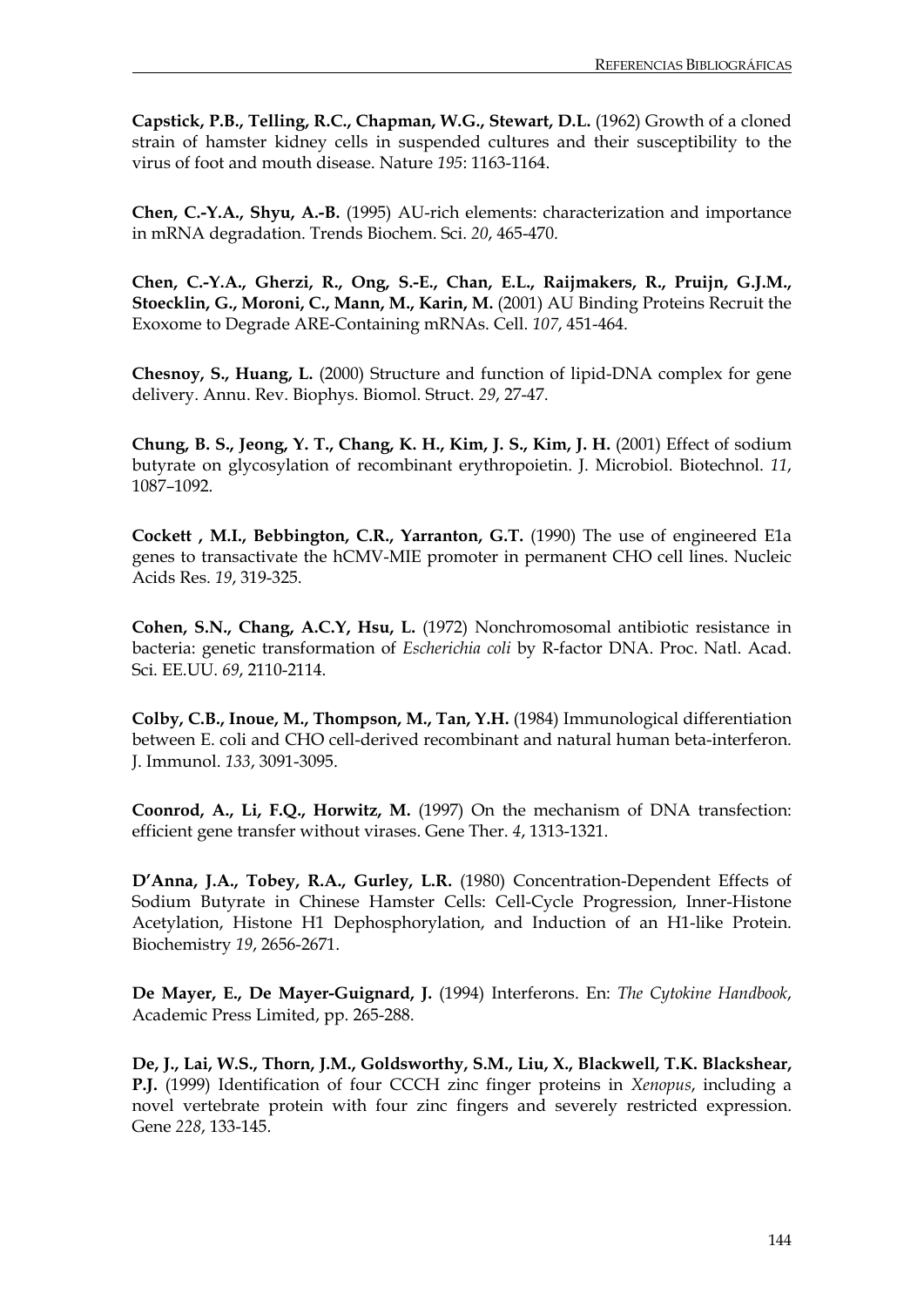**de Veer, M. J., Holko, M., Frevel, M., Walker, E., Der, S., Paranjape, J. M, Silverman, R. H., Williams, B. R.** (2001) Functional classification of interferon-stimulated genes identified using microarrays*.* J. Leukocyte Biol. *69*, 912-920.

**Etcheverry, T.** (1996) Expression of Engineered Proteins in Mammalian Cell Culture. En: *Protein Engineering*. Principles and Practice, J. L. Cleland and C.S, Craik (eds.), Wiley-Liss, Inc. USA, pp. 163-181.

**Fawcett, J.K, Scott, J.E.** (1960) A rapid and precise method for the determination of urea. J. Clin. Pathol. *13*: 156-159.

**Felgner, J.H., Kumar, R., Sridhar, C.N., Wheeler, C.J., Tsai, Y.J., Border, R., Ramsey, P., Martin, M., Felgner, P.L.** (1994) Enhanced gene delivery and mechanism studies with a novel series of cationic lipid formulation. J. Biol. Chem. *269*, 2550-2561.

**Felgner, P.L., Gadek, T.R., Hola, M., Roman, R., Chan, H.W., Wenz, M., Northrop, J.P., Ringold, G.M., Danielsen, M.** (1987) Lipofection: a higly efficient, lipid-mediated DNA transfection procedure. Proc. Natl. Acad. Sci. EE.UU. *84*, 7413-7417.

**Freshney, R.** (1994a) Maintenanace of the culture: cell lines. En*: Culture of animals cells. A manual of basic techniques*. Wiley-Liss Inc. New Jersey, EE.UU., pp. 149-159.

**Freshney, R.** (1994b) Instability, variation and preservation. En*: Culture of animals cells. A manual of basic techniques*. Wiley-Liss Inc. New Jersey, EE.UU., pp. 253-265.

**Freshney, R.** (1994c) Cloning and selection of specific cell types. En*: Culture of animals cells. A manual of basic techniques*. Wiley-Liss Inc. New Jersey, EE.UU., pp. 161-178.

**Fussenegger, M., Bailey, J.E., Hause, H., Mueller, P.P.** (1999) Genetic optimization of recombinant glycoprotein production by mammalian cells. Tibtech January *17*, 35-42.

**Galfrè, G., Milstein, C.** (1981) Preparation of monoclanal antibodies: strategies and procedures. Meth. Enzymol. *73,* 3-46.

**Gluzman, Y.** (1981) SV40-transformed simian cells support the replication of early SV40 mutants. Cell *23*, 175-182.

**Goergen, J.L., Marc, A., Engasser, J.M.** (1997) Kinetics and Stimulation of Animal Cell Processes. En: *Mammalian Cell Biotechnology in Protein Production*. Hauser, H.J., Wagner, R. (eds.). Walter de Gruyter, Berlín, Alemania, pp. 345-366.

**Gooche, C.F., Monica, T.** (1990) Environmental effects on protein glycosilation. Bio/Technology *8*, 421-427.

**Goodbourn, S., Didcock, L., Randall, R.E.** (2000) Interferons: cell signalling, immune modulation, antiviral responses and virus countermeasures. J. Gen. Virol. *81*, 2341-2364.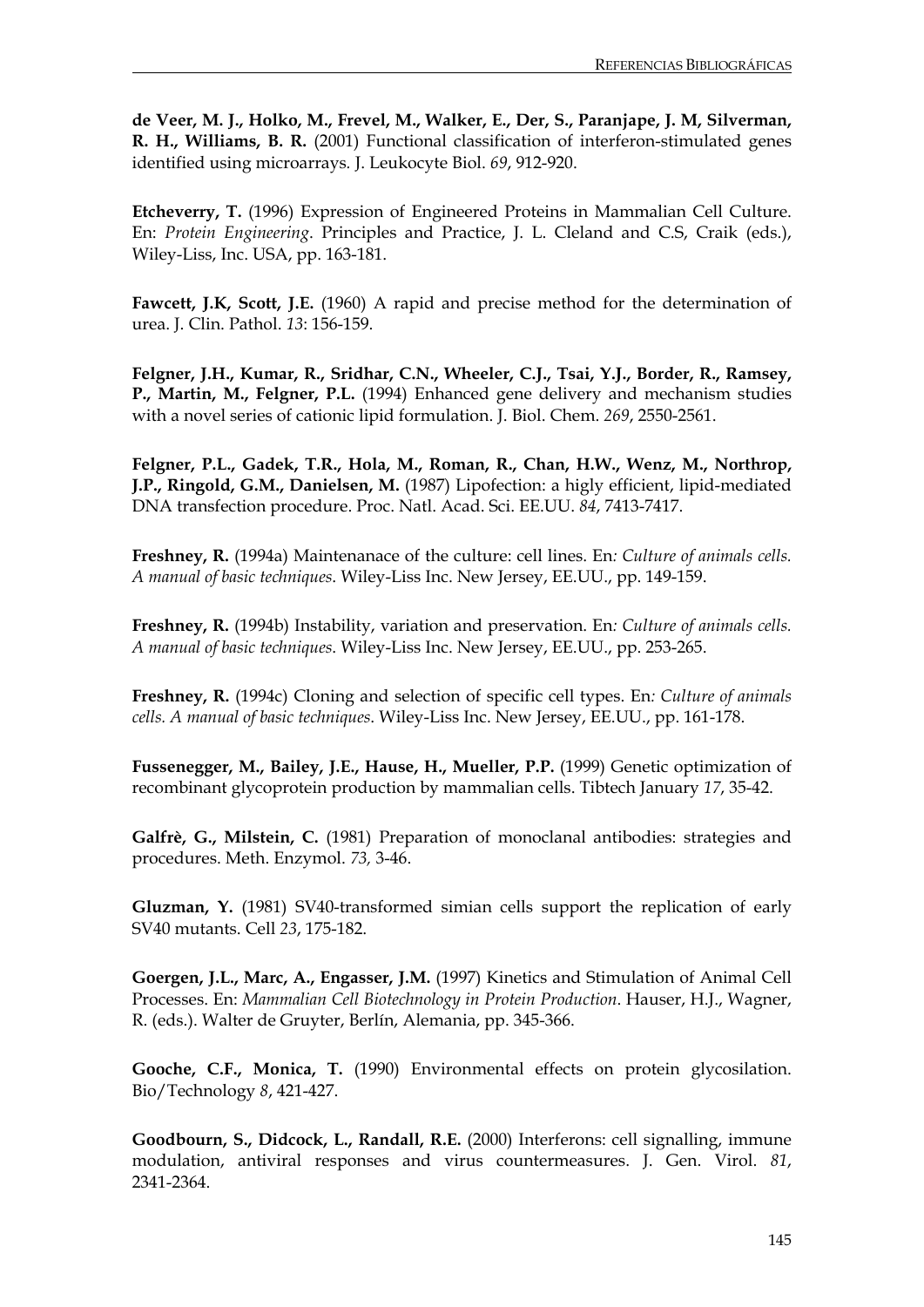**Grafo, G., Sela, I., Galili, G.** (1993) Translational Regulation of Human Beta Interferon mRNA: Association of the 3' AU-Rich Sequence with the Poly(A) Tail Reduce Translation Efficiency In Vitro. Mol. Cell. Biol., 3487-3493.

**Graham, F.L., Smiley, J., Russel, W.C., Naim, R.** (1977) Characteristics of a human cell line transformed by DNA from human adenonines type 5. J. Gen. Virology *36*, 59-72.

**Green, A.E., Athereya, B., Lehr, H.B., Coriell, L.L.** (1967) Viability of cultures following extended preservation in liquid nitrogen. Proc. Soc. Exp. Biol. Med. *124*, 1302-1307.

**Griffiths, B.** (1986) Scaling-up of animal cell cultures. En: *Animal Cell Culture*. R. I. Freshney (ed.) IRL PRESS, Oxford, Washintong DC, pp. 33-69.

Guide to eukariotic transfections with cationic lipid reagents. Gibco BRL EE.UU.

**Gutterman, J. U.** (1994) Cytokine therapeutics: lessons from interferon alpha. Proc. Natl. Acad. Sci. USA *91*, 1198-1205.

**Hamilton, R.G., Franklin Adkinson, N.** (1988) Quantitative aspects of solid phase immunoassays. En: *ELISA and other solid phase immunoassays*. Kemeny, D.M., Challacombe, S.J. (eds.), John Wiley and Sons Ltd., Gran Bretaña, pp. 56-84.

**Harlow, E., Lane, D.** (1988) En: *Antibodies. A laboratory manual*. Cold Spring Harbor Laboratory Press, Cold Spring Harbor, New York, EE.UU.

**Hartmann, R., Walko, G., Justesen, J.** (2001) Inhibition of 2'-5' oligoadenylate synthetase by divalent metal ions. FEBS Lett. *507*, 54-58.

**Hauser, H.** (1997) Heterologous Expression of Genes in Mammalian Cells. En: *Mammalian Cell Biotechnology in Protein Production*. Walter de Gruyter (ed.), Berlín, New York, pp. 3-27.

**Hawley-Nelson, P., Ciccarone, V., Gebeyehu, G., Jessee, J.** (1993) LipofectAMINE reagent: a new, higher efficiency polycationic liposome transfection reagent. Focus *15*, 73-79.

**Hayflick, L.** (1961) The establishment of a line (WISH) of human amnion cells in continuous cultivation. Exp. Cell. Res. *23*, 14-20.

**Hendrick, V., Winnepenninck, P., Abdelkafi, C., Vandeputte, O., Cherlet, M.,**  Marique, T., Renemann, G., Loa, A., Kretzmer, G., Werenne, J. (2001) Increased productivity of recombinant tissular plasminogen activator (t-PA) by butyrate and shift of temperature: a cell cycle phases analysis. Cytotechnology *36*, 71–83.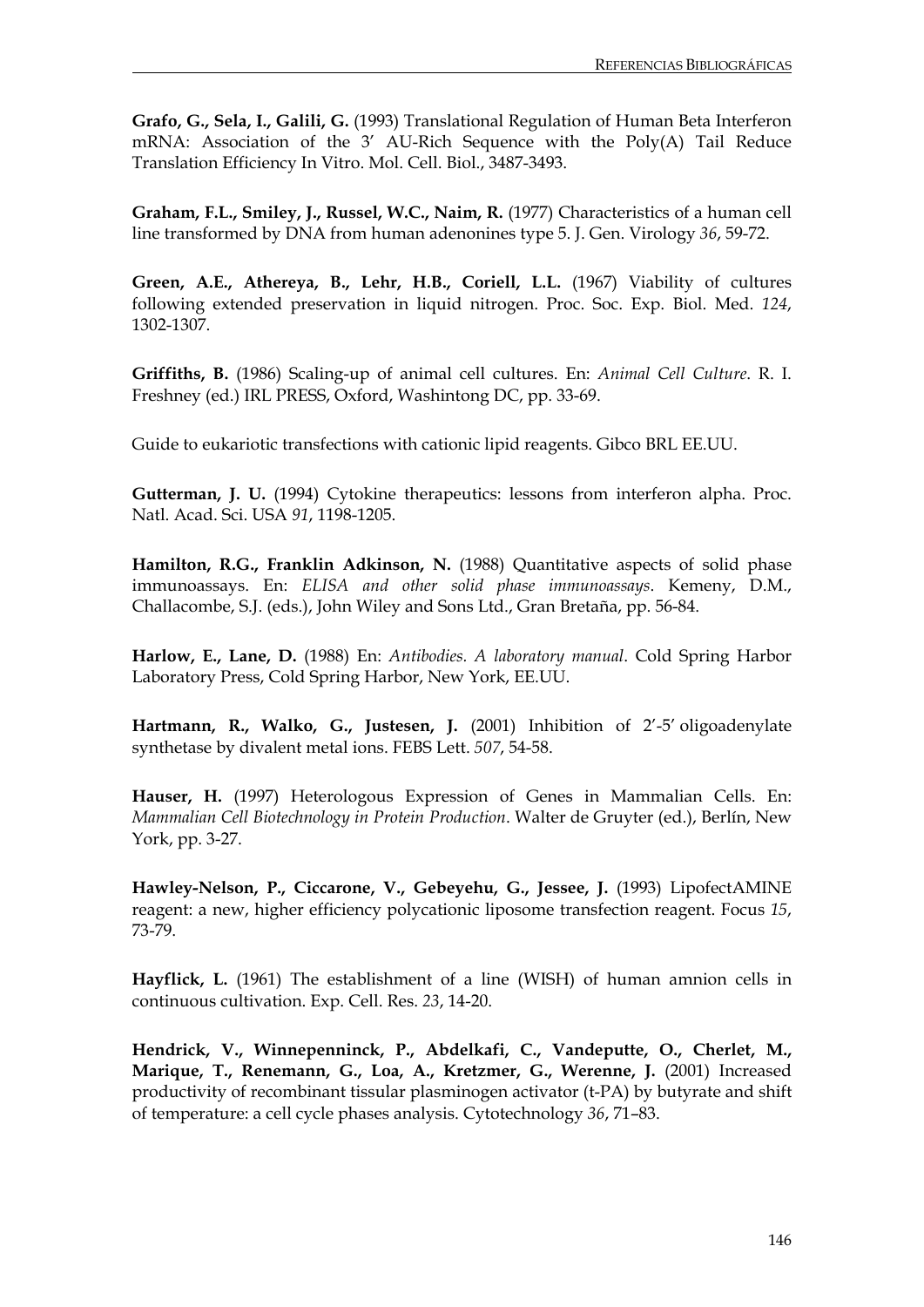**Hyde, S.C., Gill, D.R., Higgins, C.F., Trezise, A.E., MacVinish, L.J., Cuthbert, A.W., Ratcliff, R., Evans, M.J., Colledge, W.H.** (1993) Correction of the ion transport defect in cystic fibrosis transgenic mice by gene therapy. Nature *362*, 250-255.

**Kagawa, Y., Takasaki, S., Utsumi, J., Hosoi, K., Shimizu, H., Kochibe, N., Kobata, A.** (1988) Comparative study of the asparagine-linked sugar chains of natural human interferon-β1 and recombinant human interferon-β1 produced by three different mammalian cells. J. Biol. Chem. *263*, 17508-17515.

**Karpusas, M., Whitty, A., Runkel, L., Hochman, P.** (1998) The structure of human interferon-β: implications for activity. Cell. Mol. Life Sci. *54*, 1203-1216.

**Kaufman R. J.** (1991) Selection and Coamplification of Heterologous Genes in Mammalian Cells. En: *Methods in Enzymology*. Academic Press, Inc. San Diego, pp. 537-565.

**Kaufman, R.** (1990) Vectors used for expression in mammalian cells. Meth. Enzymol. *185*, 487-511.

**Kaufman, R.** (1997) DNA transfection to study translational control in mammalian cells. Methods *11*, 361-370.

**Kaufman, R.J., Sharp, P.A.** (1982) Construction of a modular dihydrofolate reductasa cDNA gene: analysis of signals utilized for efficient expression. Mol. Cell. Biol., 1304-1319.

**Kim, N. S., Lee, G. M.** (2000) Overexpression of bcl-2 inhibits sodium butyrateinduced apoptosis in Chinese hamster ovary cells resulting in enhanced humanized antibody production. Biotechnol. Bioeng. *71*, 184-193.

**Kivisakk, P., Alm, G. V., Fredikson, S., Link, H.** (2000) Neutralizing and binding anti-interferon-beta (IFN-beta) antibodies. A comparison between IFN-beta-1a and IFN-beta-1b treatment in multiple sclerosis. Eur. J. Neurol. *7*, 27-34.

**Kratje, R.B.** (1991) Biorreactores para el cultivo de células animales. Revista de la Sociedad Argentina de Farmacia y Bioquímica Industrial (SAFYBI), Buenos Aires, Argentina, *31*, 18-36.

**Kratje, R.B., Wagner, R.** (1992) Evaluation of production of recombinant human interleukin-2 in fluidized bed birreactor. Biotechnol. Bioeng. *39*: 233-242.

**Kruys, V., Wathelet, M., Poupart, P., Contreras, R., Fiers, W., Content, J., Huez, G.** (1987) The 3' untraslated region of the human interferon-β mRNA has an inhibitory effect on translation. Proc. Natl. Acad. Sci. *84*, 6030-6034.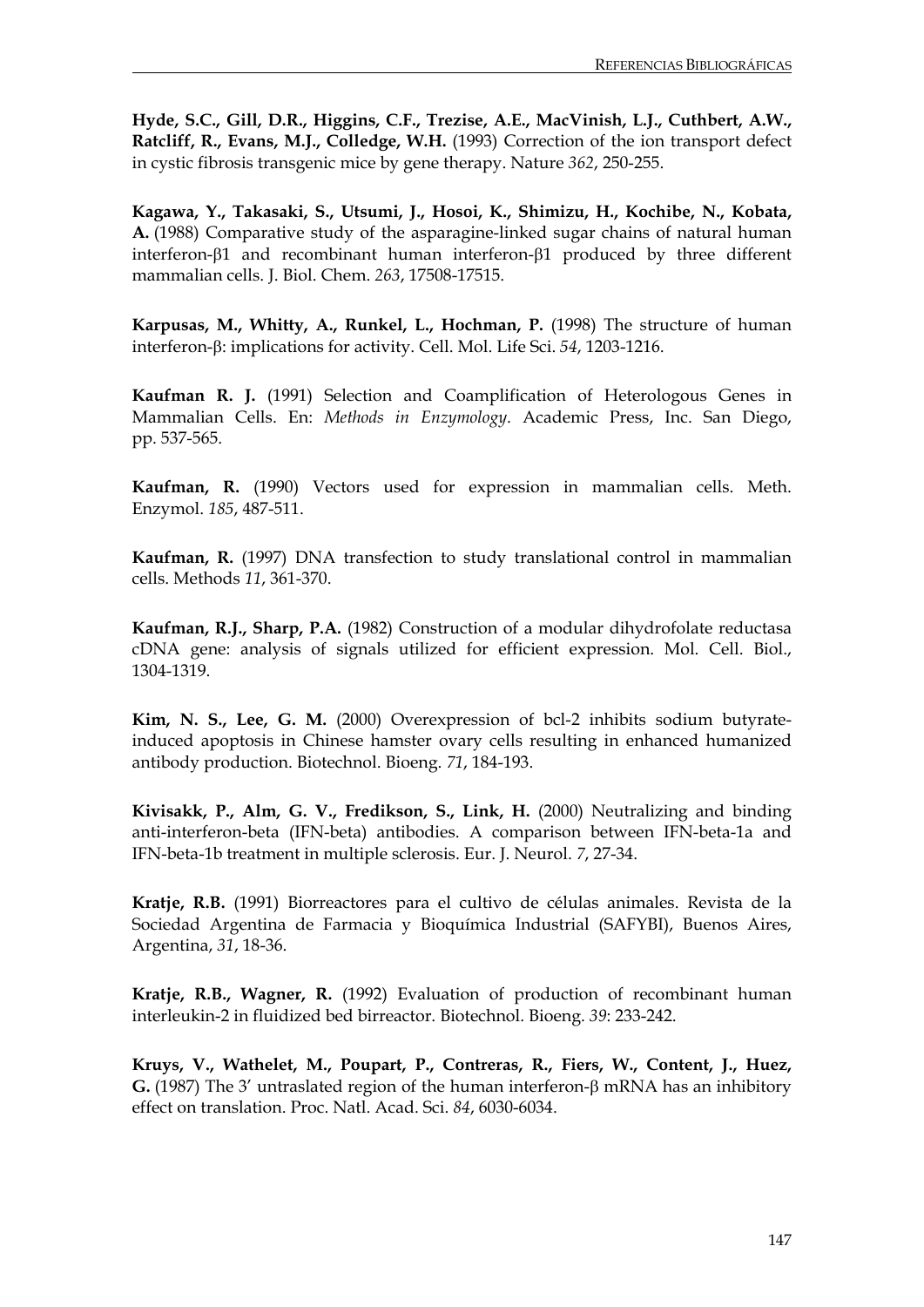**[Kumral, A](http://www.ncbi.nlm.nih.gov/entrez/query.fcgi?db=pubmed&cmd=Search&itool=pubmed_Abstract&term=%22Kumral+A%22%5BAuthor%5D)**., **[Genc, S](http://www.ncbi.nlm.nih.gov/entrez/query.fcgi?db=pubmed&cmd=Search&itool=pubmed_Abstract&term=%22Genc+S%22%5BAuthor%5D)**., **[Ozer, E](http://www.ncbi.nlm.nih.gov/entrez/query.fcgi?db=pubmed&cmd=Search&itool=pubmed_Abstract&term=%22Ozer+E%22%5BAuthor%5D)**., **[Yilmaz, O](http://www.ncbi.nlm.nih.gov/entrez/query.fcgi?db=pubmed&cmd=Search&itool=pubmed_Abstract&term=%22Yilmaz+O%22%5BAuthor%5D)**., **[Gokmen, N](http://www.ncbi.nlm.nih.gov/entrez/query.fcgi?db=pubmed&cmd=Search&itool=pubmed_Abstract&term=%22Gokmen+N%22%5BAuthor%5D)**., **[Koroglu, T.F](http://www.ncbi.nlm.nih.gov/entrez/query.fcgi?db=pubmed&cmd=Search&itool=pubmed_Abstract&term=%22Koroglu+TF%22%5BAuthor%5D)**., **[Duman, N](http://www.ncbi.nlm.nih.gov/entrez/query.fcgi?db=pubmed&cmd=Search&itool=pubmed_Abstract&term=%22Duman+N%22%5BAuthor%5D)**., **[Genc, K](http://www.ncbi.nlm.nih.gov/entrez/query.fcgi?db=pubmed&cmd=Search&itool=pubmed_Abstract&term=%22Genc+K%22%5BAuthor%5D)**., **[Ozkan, H](http://www.ncbi.nlm.nih.gov/entrez/query.fcgi?db=pubmed&cmd=Search&itool=pubmed_Abstract&term=%22Ozkan+H%22%5BAuthor%5D)**. (2005) Erythropoietin Downregulates Bax and DP5 ProApoptotic Gene Expression in Neonatal Hypoxic-Ischemic Brain Injury. [Biol Neonate](javascript:AL_get(this,%20) *9*, 205-210.

**Laemmli, U. K.** (1970) Cleavage of structural proteins during the assembly of the head of bacteriophage T4. Nature *227*, 680-685.

**Lee, D. Y., Hayes, J. J., Pruss, D., Wolffe, A. P.** (1993) A positive role for histone acetylation in transcription factor access to nucleosomal DNA. Cell *72*, 73-84.

**Leppert,D., Waubant, E., Bûrk, M.R., Oksenberg, J.R., Hausr, S.L.** (1996) Interferon beta-1b inhibits gelatinase secretion and in vitro migration of human T cells: a possible mechanism for treatment efficacy in multiple sclerosis. Ann. Neurol. *40*, 846-852.

**Leventis, R., Silvius, J.R.** (1990) Interactions of mammalian cells with lipid dispersions containing novel metabolizable cationic amphiphiles. Biochem. Biophys. Acta *1023*, 124-132.

**Lovelock, J.E., Bishop, M.W.H.** (1959) Prevention of freezing damage to living cells with dimethil sulphoxide. Nature *183*, 1394-1395.

**Lutton, J.D., Winston, R. Rodman, T.C.** (2004) Multiple Sclerosis: Etiological Mechanisms and Future Directions. Exp. Biol. Med. *229*, 12-20.

**MacDonald, A.S., Schifferli, K., Anderson, D., Jesse, J., Ciccarone, V.** (1996) A simple mathod for cationic lipid reagent selection for transfection. Focus *18*, 6-9.

**MacPherson, I., Stoker, M.** (1962) Polyoma transformation of hamster cell clones: an investigation of genetic factors affecting cell competence. Virology *16*, 147-151.

**Mandel, M., Higa, A.** (1970) Calcium-dependent bacteriophage DNA infection. J. Mol. Biol. *53*, 159-162.

**Margni, R.A.** (1996) Apéndice III. En: *Inmunología e Inmunoquímica. Fundamentos*. Margni, A. (ed.), Editorial Médica Panamericana S.A, Buenos Aires, Argentina, pp. 960-961.

**Mather J.P.** (1991) Optimizing Cell and Culture Environment for Production of Recombinant Proteins. En: *Methods in Enzymology*. Academic Press, Inc. San Diego, pp. 567-577

**Meager, A.** (2002) Biological assays for interferons. J. Inmunol. Meth. *261*, 21-36.

**Meager, A., Gaine-Das, R.** (2005) Biological standarization of human interferon beta: Establishment of a replacement world health organization international biological standard for human glycosylated interferon beta. J. Immunol. Meth. *306*, 1-15.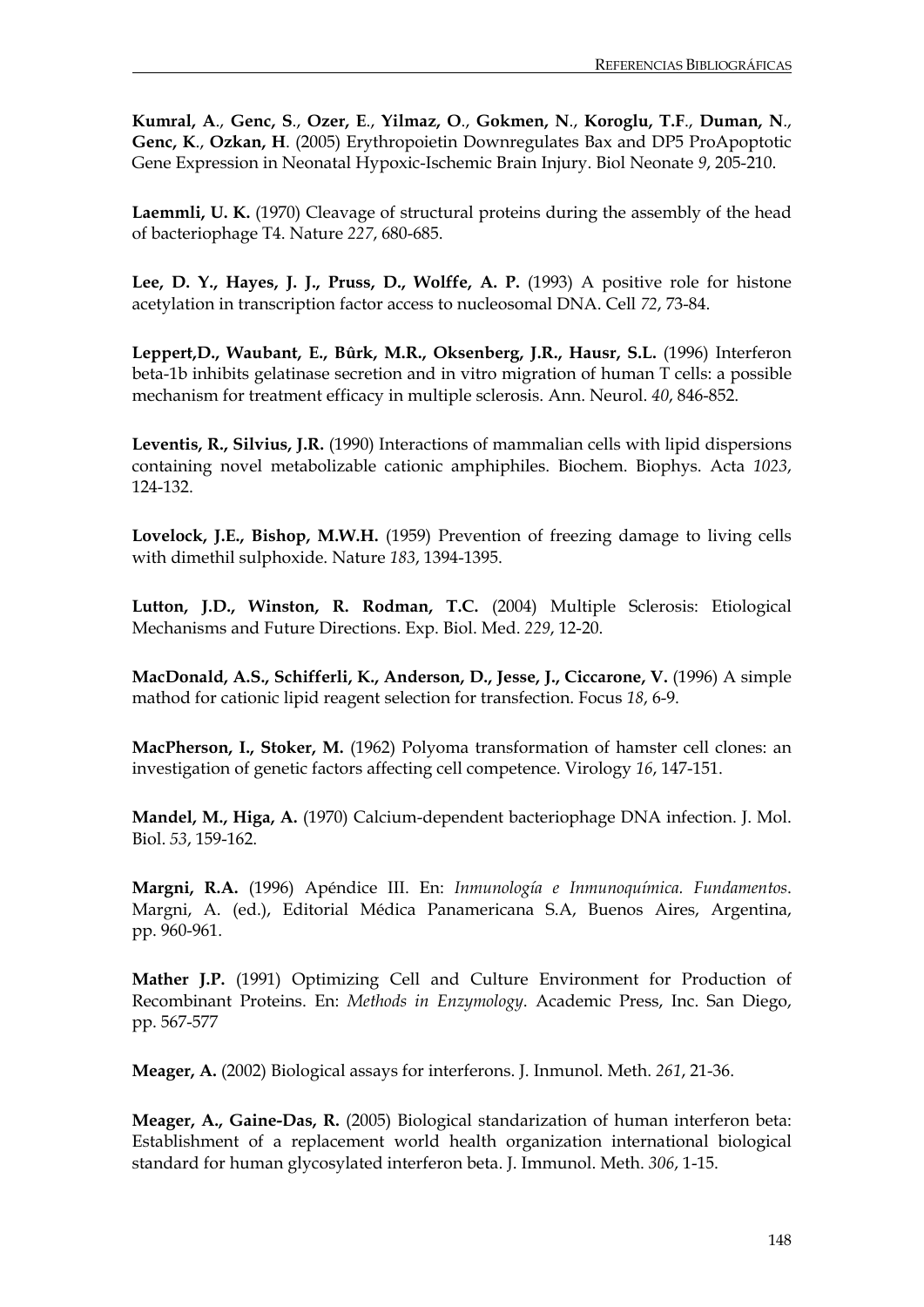**Meissner, P., Pick, H., Kulangara, A., Chatellard, P., Friedrich, K., Wurm, F.W.** (2001) Transient gene expression: recombinant protein with suspension-adapted HEK293-EBNA cells. Biotechnol. Bioeng. *75*, 197-203.

**Milano, F., Etcheverrigaray, M.** (2001). Tesina de Licenciatura en Biotecnología: Diseño y validación de bioensayos para la valoración biológica *in vitro* de fármacos. Facultad de Bioquímica y Ciencias Biológicas, UNL, Santa Fe, Argentina.

**Mimura, Y., Lund, J., Church, S., Dong, S., Li, J., Goodall, M., Jefferis, R.** (2001) Butyrate increases production of human chimeric IgG in CHO-K1 cells whilst maintaining function and glycoform profile. J. Immunol. Meth. *247*, 205-216.

**Mire-Sluis, A.R.** (1999) Cytokines: from technology to therapeutics. TIBTECH *17*, 319-325.

**Mire-Sluis, A.R.; Gaine-Das, R., Thorpe, R.** (1995) Imunoassays for detecting cytokines by bioassay using cytokine responsive cell lines. J. Immunol. Meth. *211*, 199-210.

**Mire-Sluis. A. R., Gerrard, T., Gaines-Das, R., Padilla, A., Thorpe, R**. (1996) Biological assays: their role in the development and quality control of recombinant biological medicinal products. Biologicals *24,* 351-362.

**Mizuarai, S., Ono, K., Kamihira, M., Iijima, S.** (2001) Protemine-Modified DDAB lipid vesicles promote gene transfer in the presence of serum. J. Biochem. *129*, 125-132.

**Mosca, J.D., Pitha, P.M.** (1986) Transcriptional and Posttranscriptional Regulation of Exogenous Human Beta Interferon Gene in Simian Cells Defective in Interferons Synthesis. Mol. Cell. Biol., 2279-2283.

**Ngo, T.T., Phan, A.P.H., Yam, F.C., Lenhoff, H.M.** (1982) Interference in determination of ammonia with the hypoclorite-alkaline phenol method of Berthelot. Annal. Chem. *54*: 46-49.

**Palermo, D.P., DeGraaf, M.E., Marotti, K.R., Rehberg, E., Post, L.E.** (1991) Prodcution of analytical quantities of recombinant proteins in Chinese hamster ovary cells using sodium butyrate to elevate gene expression. J. Biotechnol. *19*, 35-48.

**Park, J.H., Kim, W.B., Kim, Y.K., Lees, S.Y., Yang, J.M.** (2000) Efficiency of promoter and cell line high-level expression of erythropoietin. Biotecnol. Appl. Biochem. *32*, 167-172.

**Pasté, M., Huez, G., Kruys, V.** (2003) Deadenylation of interferon-β mRNA is mediated by both the AU-rich element in the 3'-untranslated region and an instability sequence in the coding region. Eur. J. Biochem. *270*, 1590-1597.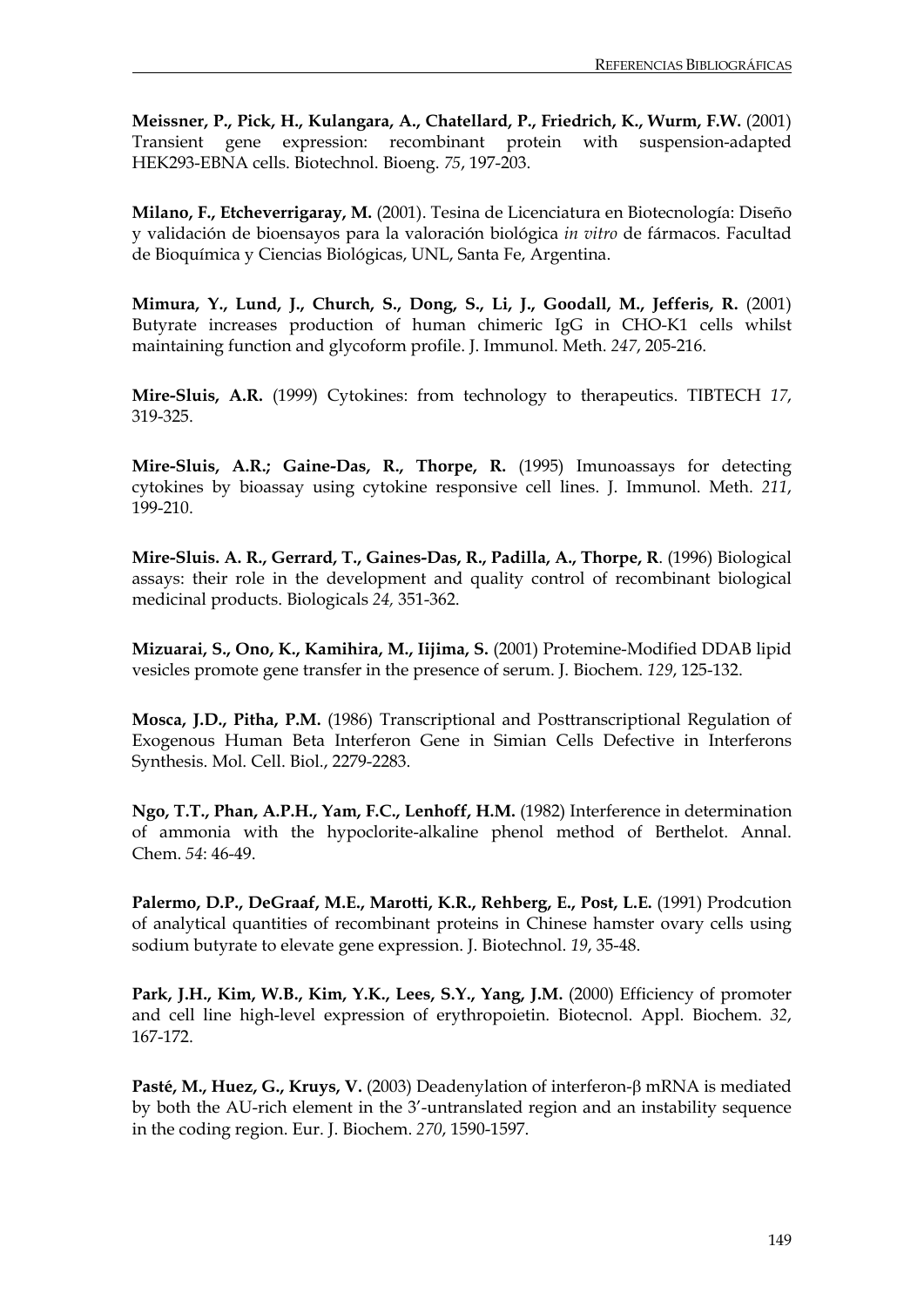**Perry, D.K., Smyth, M.J., Stennicke, H.R., Salvesen, G.S., Duriez, P., Poirier, G.G., Hannun, Y.A.** (1997) Zinc Is a Potent Inhibitor of the Apoptotic Protease, Caspase-3. J. Biol. Chem. *272*, 18530-18533.

**Piglas, B.N., Knipe, D.M., Howbly, P.M.** (1996) Cytokine genes and proteins. En: *Virology*. Lippincott William and Wilkins, pp. 376-399.

**Prasad, A.S, Oberleas, D.** (1970) Binding of zinc to amino acid and serum proteins in vitro. J. Lab. Clin. Med. *76*, 416-425.

**Puck, T.T, Cieciura, S.J., Robinson, A.** (1958) Long-term cultivation of euploid cells from human and animal subjects. J. Exp. Med. *108*: 945-959.

**Rai, M., Padh, H.** (2001) Expression systems for production of heterologous proteins. Current Science *80*, 1121-1128.

**Raj, N.B.K. Pitha, P.M.** (1981) Analysis of interferon mRNA in human fibroblast cells induced to produce interferon. Proc. Natl. Acad. Sci. *78*, 7426-7430.

**Raj, N.B.K., Pitha, P.M.** (1993) 65-kDa protein binds to destabilizing sequences in the IFN-β mRNA coding and 3'UTR. J. FASEB *7*, 702-710.

**Revel, M.** (2003) Interferon-β in the treatment of relapsing–remitting multiple sclerosis. Pharmacol. Ther. *100*, 49-62.

**Rodriguez, J., Spearman, M., Huzel, N., Butler, M.** (2005) Enhanced Production of Monomeric Interferon-β by CHO Cells through the Control of Culture Conditions. Biotechnol. Prog. *21*, 22-30.

**Rossman, C., Sharp, N., Allen, G., Gewert, D.** (1996) Expression and Purification of Recombinant, Glycosilated Human Interferon Alpha 2b in Murine Myeloma NS0 Cells. Protein Expr. Purif. *7*, 335-342.

**Rubinstein, S., Familletti, P.C., Pestka, S.** (1981) Convenient Assay for Interferons. J. Virol. *37*, 755-758.

**Runkel, L., Meier, W., Pepinsky, R.B., Karpusas, M., Whitty, A., Kimball, K., Brickelmaier, M., Muldowney, C., Jones, W., Goelz, S.E.** (1998) Structural and functional differences between glycosylated and non-glycosylated forms of human interferon-beta. Pharm. Res. *15*, 641-649.

**Sambrook, J., Fritsch, E.F., Maniatis, T.** (1989a) Expression of Cloned Genes in Cultured Mammalian Cells. En: *Molecular Cloning*. C. Nolan (ed.) CSH Laboraty Press, Cap.16.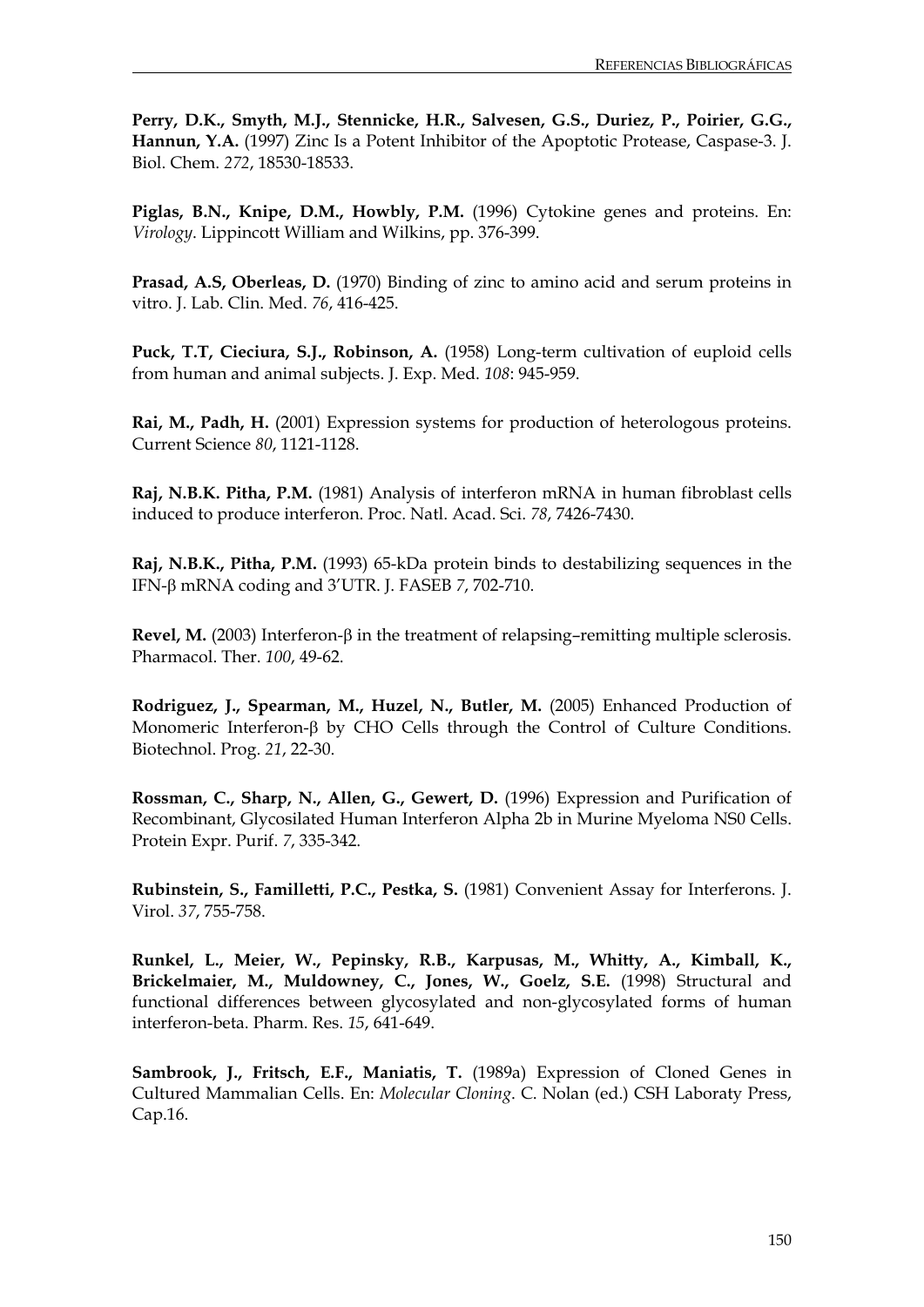**Sambrook, J., Fritsch, E.F., Maniatis, T.** (1989b) Bacterial media, antibiotics and bacterial strains. En: *Molecular Cloning*. C. Nolan (ed.) CSH Laboraty Press, Apéndice A.5.

**Sambrook, J., Fritsch, E.F., Maniatis, T.** (1989c) Spectrophotometric Determination of the Amount of DNA or RNA. En: *Molecular Cloning*. C. Nolan (ed.) CSH Laboraty Press, Apéndice E.5.

**San, H., Yang, Z.Y., Pompili, V.J., Jaffe, M.L., Plautz, G.E., Xu, L., Felgner, J.H., Wheeler, C.J., Felgner, P.L., Gao, X.** (1993) Safety and toxicity of a novel cationic lipid formulation for human gene therapy. Hum. Gene Ther. *4*, 781-788.

**Sanes, J.R., Rubinstein, J.L.R., Nicolas, J.F.** (1986) Use of a recombinant retrovirus to study post-implantation cell linage in mouse embryos. EMBO J. *5*, 3133-3142.

**Savage, A.** (1997) Glycosilation: a post-translational modification. En: *Mammalian Cell Biotechnology in Protein Production*. Hauser, H.J, Wagner, R. (eds.) Walter de Gruyter, Berlín, Alemania, pp. 233-276.

**Schlokat, U., Himmelspach, M., Falkner, F.G., Dorner, F.** (1997) Permanent gene expression in mammalian cells: gene transfer and selection. En: *Mammalian Cell Biotechnology in Protein Production*. Hauser, H.J., Wagner, R. (eds.), Walter de Gruyter, Berlín, Alemania, pp. 33-63.

**Sega, S. Wraber, B., Mesec, A., Horvat, A., Ihan, A.** (2004) IFN-β1a and IFN-β1b have different patterns of influence on cytokies. Clin. Neurol. Neurosurg. 106, 255-258.

**Sen, G.C., Lengyel, P.** (1992) The Interferon System. J. Biol. Chem. *267*, 5017-5020.

**Silva, M., Grillot, D., Benito, A., Richard, C., Núñez, G., Fernandez Luna, J.L.** (1996) Erythropoietin can promote erytroid progenitor survival by repressing apoptosis through bcl-XL and bcl-2. Blood *88*, 1576-1580.

**Smchidt, F.R.** (2004) Recombinant expresión systems in the pharmaceutical industry. Appl. Microbiol. Biotechnol. *65*, 363-372.

**Soeth, E., Thurber, D.B., Smith, C.L.** (2002) The Viral Transactivator E1A Regulates the Mouse Mammary Tumor Virus Promoter in an Isoform- and Chromatin-specific Manner. J. Biol. Chem. *277*, 19847-19854.

**Souleimani, A., Asselin, C.** (1993) Regulation of c-*myc* expresión by sodium butyrate in the colon carcinoma cell line Caco-2. FEBSS Lett. *326*, 45-50.

**Stoker, M., MacPherson, I.** (1964) Syriam hamster fibroblast cell line and its derivatives. Nature *203*, 1355-1357.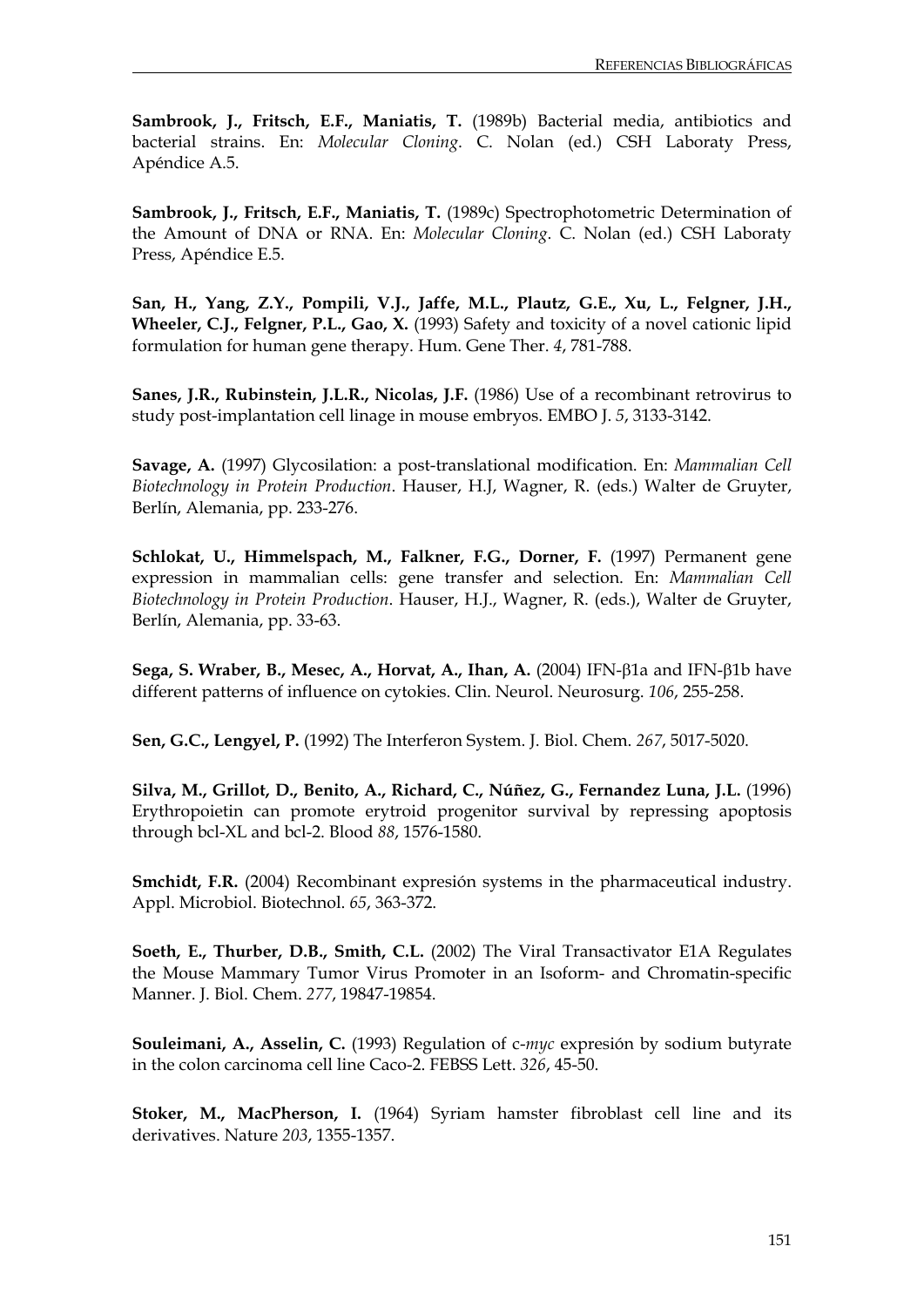**Sung, Y.H., Song, Y.J., Seung, W.L., Chung, J.Y, Lee, G.M.** (2004). Effect of sodium butyrate on the production, heterogeneity and biological activity of human thromboietin by recombinant Chinese hamster ovary cells. J. Biotechnol. *112*, 323-335.

**Swaminathan, S., Thimmapaya, B.** (1996) Transactivation of Adenovirus E2-early Promoter by E1A and E4 6/7 in the Context of Viral Chromosome. J. Mol. Biol. *258*, 736-746.

**Taylor, G.A., Blackshear, P.J.** (1995) Zinc Inhibits Turnover of Labile mRNAs in Intact Cells. J. Cell. Physiol. *162*, 378-387.

**Tunon, P., Johansson, K. E.** (1984) Yet another improved silver staining method for the detection of proteins in polyacrylamide gels. J. Biochem. Biophys. Meth. *9*, 171-179.

**[Um, M.](http://www.ncbi.nlm.nih.gov/entrez/query.fcgi?db=pubmed&cmd=Search&itool=pubmed_Abstract&term=%22Um+M%22%5BAuthor%5D), [Lodish, H.F.](http://www.ncbi.nlm.nih.gov/entrez/query.fcgi?db=pubmed&cmd=Search&itool=pubmed_Abstract&term=%22Lodish+HF%22%5BAuthor%5D)** (2006) Antiapoptotic effects of erythropoietin in differentiated neuroblastoma SH-SY5Y cells require activation of both the STAT5 and AKT signaling pathways. [J. Biol. Chem.](javascript:AL_get(this,%20) *281*, 5648-5656.

**Urlaub, G., Chasin, L. A.** (1980) Isolation of Chinese hamster cell mutants deficient in dihydrofolate reductase activity. Proc. Natl. Acad. Sci. USA *77*, 4216-4220.

**Utsumi, J., Mizuno, Y., Hosoi, K., Okano, K., Sawada, R., Kajitani, M., Sakai, I., Naruto, M., Shimizu, H.** (1989) Characterization of four different mammalian-cellderived recombinant human interferon-β1s. Identical polypeptides and non-identical carbohydrates moieties compared to natural ones. Eur. J. Biochem. *181*, 545-553.

**Utsumi, J., Yamazaki, S., Kawaguchi, K., Kimura,S., Shimizu, H.** (1989) Stability of human interferon-β1: oligomeric human interferon-β1 is inactive but is reactivated by monomerization. Biochim. Biophys Acta *998*, 167-172.

**Van Dyk, D.D., Misztal, D.R., Mackintosh, J.A., Poljak, A., Varnai, J.C., Teber, E., Walsh, B.J., Gray, P.P.** (2003) Identification of cellular changes associated with increased production of human growth hormone in a recombinant Chinese hamster ovary cell line. Proteomics *3*, 147-156.

**Wadhwa, M., Bird, C., Fagerberg, J., Gaine-Das, R., Ragnhammar, P., Mellstedt, H., Thorpe, R.** (1996) Production of neutralizing granulocyte-macrophage colony-stimulating factor (GM-CSF) antibodies in carcinoma patients following GM-CSF combination therapy. Clin. Exp. Immunol. *104*, 351-358.

**Wagner, R.** (1997) Metabolic Control of Animal Cell Cultured Processes. En: *Mammalian Cell Biotechnology in Protein Production*. Hauser, H.J., Wagner, R. (eds.). Walter de Gruyter, Berlín, Alemania, pp. 193-224.